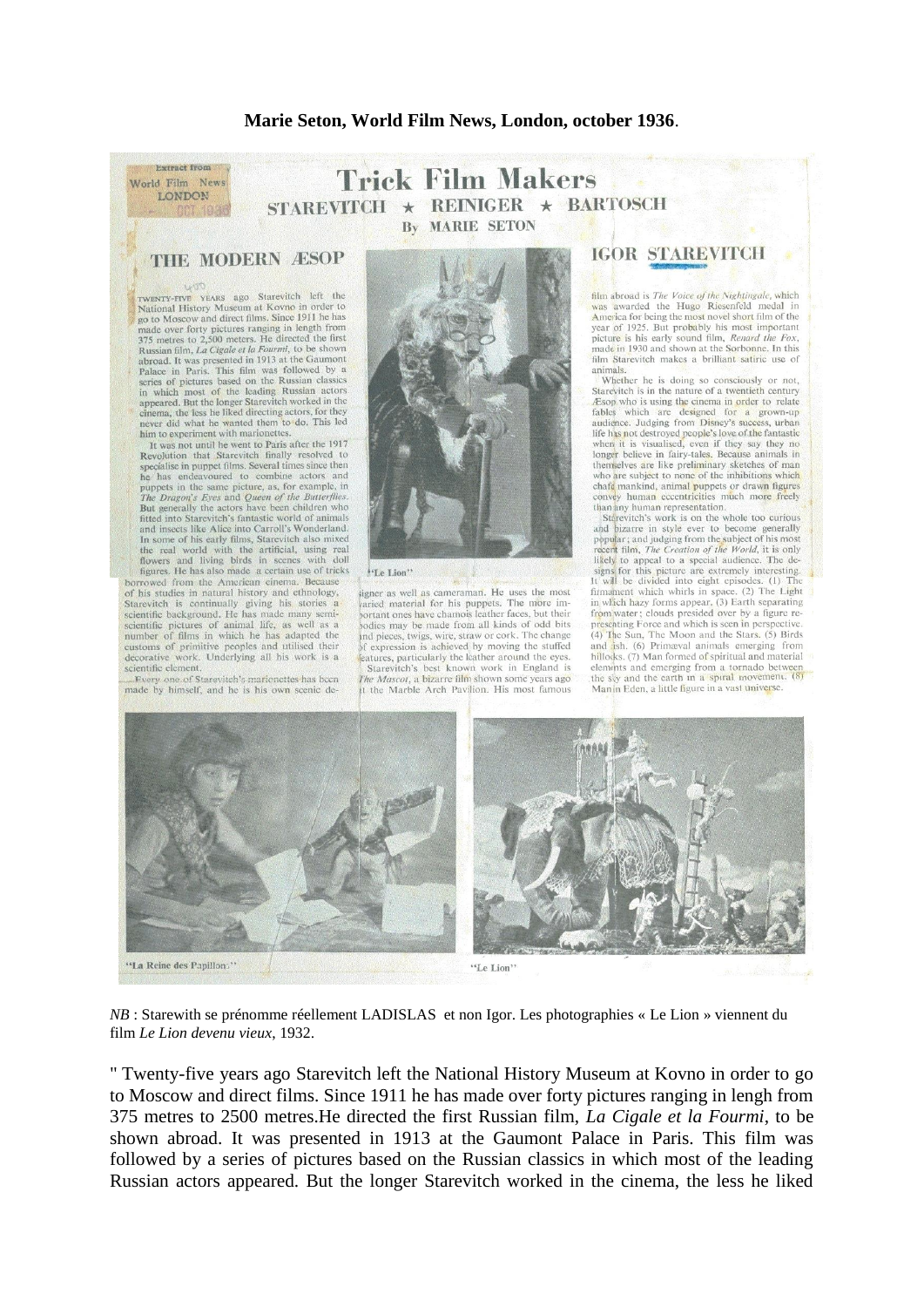directing actors, for they never did what he wanted them to do. This led him to experiment with marionettes

It was not until he went to Paris after the 1917 Revolution that Starevitch finally resolved to specialise in puppet films. Several times since then he has endeavoured to combine actors and puppets in the same picture, as, for example, in *The Dragon's Eyes* and *Queen of the Butterflies*. But generally the actors have been children who fitted into Starevitch's fantastic world of animals and insects like Alice into Carroll's Wonderland. In some of his early films, Starevitch also mixed the real world with the artificial, using real flowers and living birds in scenes with doll figures. He has also made a certain use of tricks borrowed from the American cinema. Because of his studies in natural history and ethnology, Starevitch is continually giving his stories a scientific background. He has made many semi-scientific pictures of animal life, as well as a number of films in which he has adapted the customs of primitive peoples and utilised their decorative work. Underlying all his work is a scientific element.

Every one of Starevitch's marionettes has been made by himself, and he is his own scenic designer as well as cameraman. He uses the most varied material for his puppets. The more important ones have chamois leather faces, but their bodies may be made from all kinds of odd bits ans pieces, twigs, wire, straw or cork. The change of expression is achieved by moving the stuffed features, particularly the leather around the eyes.

Starevitch's best known work in England is *The Mascot*, a bizarre film shown some years ago at the Marble Arch Pavilion. His most famous film abroad is *The Voice of the Nightingale*, which was awarded the Hugo Riesenfeld medal in America for being the most novel short film of the year of 1925. But probably his most important picture is his early sound film, *Renard the Fox*, made in 1930 and shown at the Sorbonne. In this film Starevitch makes a brilliant satiric use of animals (1).

Whether he is doing so consciously or not, Starevitch is in the nature of a twentieth century Aesop who is using the cinema in order to relate fables which are designed for a grown-up audience. Judging from Disney's success, urban life has not destroyed people's love of the fantastic when it is visualised, even if they say they no longer believe in fairy-tales. Because animals in themselves are like preliminary sketches of man who are subject to none of the inhibitions which chafe mankind, animal puppets or drawn figures convey human eccentricities much more freely than any human representation.

Starevitch's work is on the whole too curious and bizarre in style ever to become generally popular, and judging from the subject of the most recent film, *The Creation of the World* (2), it is only likely to appeal to a special audience. The designs for this picture are extremely interesting. It will be divided into eight episodes.

- 1. The Firmament which whirls in space.
- 2. The Light in which hazy forms appear.
- 3. Earth separating from Water ; clouds presided over by a figure representing Force and which is seen in perspective.
- 4. The Sun, the Moon, and the Stars.
- 5. Birds and Fish.
- 6. Primaeval animals emerging from hillocks.
- 7. Man formed of spiritual and material elements and emerging from a tornado between the Sky and the Earth in a spiral movement.